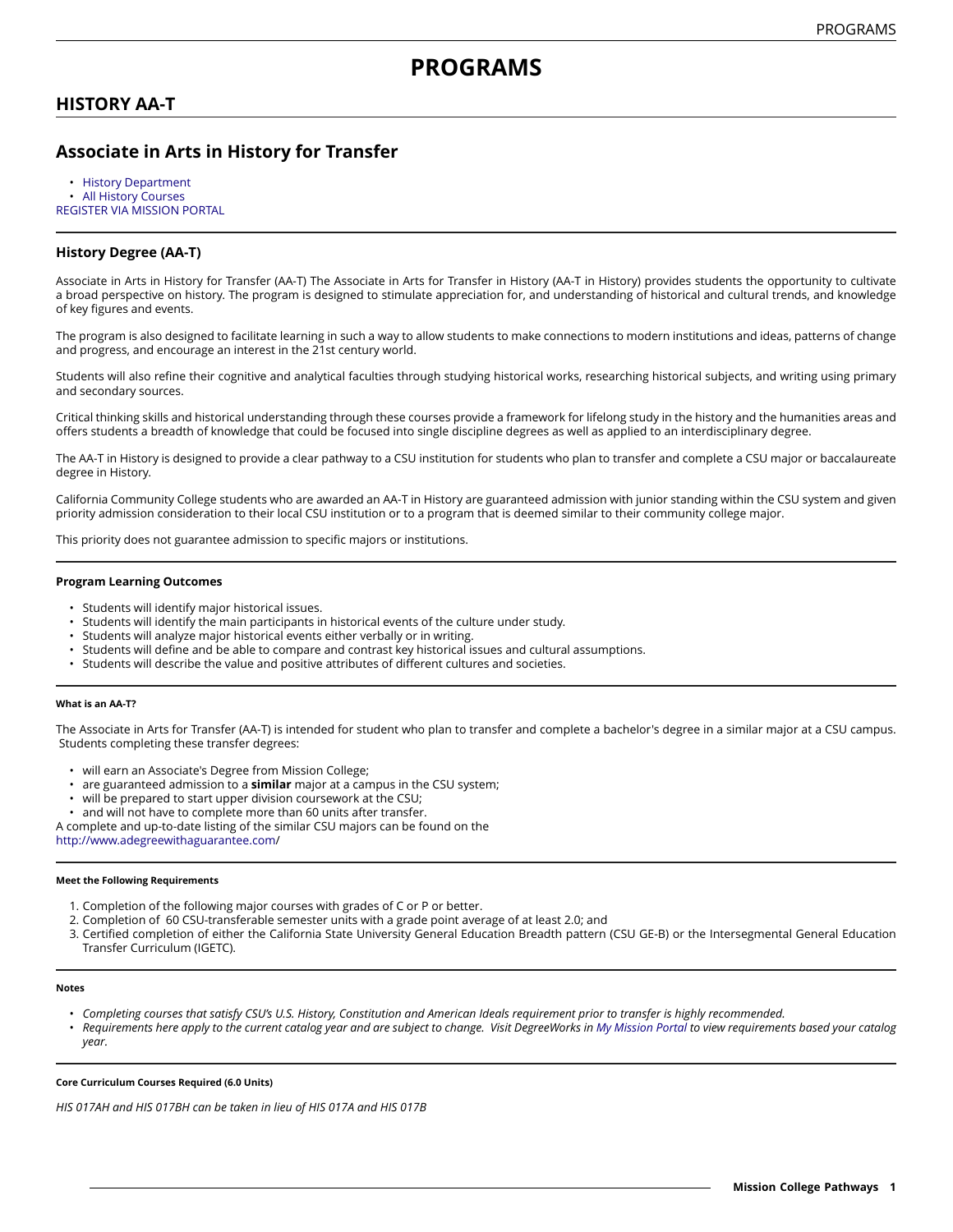### PROGRAMS

| Code             | Class                                                          | Units |
|------------------|----------------------------------------------------------------|-------|
| <b>HIS 017A</b>  | History of the United States to 1877 (3.0 Lecture)             | 3.0   |
| <b>HIS 017B</b>  | History of the United States Since 1877 (3.0 Lecture)          | 3.0   |
| <b>HIS 017AH</b> | History of the United States to 1877 - Honors (3.0 Lecture)    | 3.0   |
| <b>HIS 017BH</b> | History of the United States Since 1877 - Honors (3.0 Lecture) | 3.0   |

## **List A - Select two (2) courses, one from each of the following areas (6.0 Units Total)**

*HIS 004AH and HIS 015H can be taken in lieu of HIS 004A and HIS 015*

| Code            | Class                                                  | <b>Units</b> |
|-----------------|--------------------------------------------------------|--------------|
| <b>HIS 004A</b> | History of Western Civilization (3.0 Lecture)          | 3.0          |
| HIS 004AH       | History of Western Civilization - Honors (3.0 Lecture) | 3.0          |
| <b>HIS 015</b>  | World History to 1500 (3.0 Lecture)                    | 3.0          |
| <b>HIS 015H</b> | World History to 1500 - Honors (3.0 Lecture)           | 3.0          |
| <b>HIS 004B</b> | History of Western Civilization (3.0 Lecture)          | 3.0          |
| HIS 004BH       | History of Western Civilization - Honors (3.0 Lecture) | 3.0          |
| <b>HIS 016</b>  | World History Since 1500 (3.0 Lecture)                 | 3.0          |
| <b>HIS 016H</b> | World History Since 1500 - Honors (3.0 Lecture)        | 3.0          |

### List B - Select one (1) course from Area 1 and one (1) course from Area 2. Courses can not be use for more than one list.

### **Area 1 - Diversity**

| Code            | Class                                                          | <b>Units</b> |
|-----------------|----------------------------------------------------------------|--------------|
| <b>HIS 015</b>  | World History to 1500 (3.0 Lecture)                            | 3.0          |
| <b>HIS 015H</b> | World History to 1500 - Honors (3.0 Lecture)                   | 3.0          |
| <b>HIS 016</b>  | World History Since 1500 (3.0 Lecture)                         | 3.0          |
| <b>HIS 016H</b> | World History Since 1500 - Honors (3.0 Lecture)                | 3.0          |
| <b>HIS 033</b>  | Women's Issues Past and Present (3.0 Lecture)                  | 3.0          |
| <b>HIS 033H</b> | Women's Issues Past and Present - Honors (3.0 Lecture)         | 3.0          |
| <b>HUM 018</b>  | African-American Culture and Humanities (3.0 Lecture)          | 3.0          |
| <b>HUM 018H</b> | African-American Culture and Humanities - Honors (3.0 Lecture) | 3.0          |
| <b>FRN 001</b>  | First Semester French (Elementary Level) (5.0 Lecture)         | 5.0          |
| <b>FRN 002</b>  | Second Semester French (Elementary Level) (5.0 Lecture)        | 5.0          |
| <b>FRN 003</b>  | Third Semester French (5.0 Lecture)                            | 5.0          |
| <b>FRN 004</b>  | Fourth Semester French (5.0 Lecture)                           | 5.0          |
| <b>HIS 031</b>  | History of East Asia (3.0 Lecture)                             | 3.0          |
| <b>HUM 001A</b> | Human Values in and From the Arts (3.0 Lecture)                | 3.0          |
| <b>HUM 001B</b> | Human Values in and From the Arts (3.0 Lecture)                | 3.0          |
| <b>HUM 016A</b> | Hispanic Roots and Culture (3.0 Lecture)                       | 3.0          |
| <b>HUM 022</b>  | Introduction to Islam (3.0 Lecture)                            | 3.0          |
| <b>IPN 001</b>  | First Semester Japanese (5.0 Lecture)                          | 5.0          |
| <b>IPN 002</b>  | Second Semester Japanese (5.0 Lecture)                         | 5.0          |